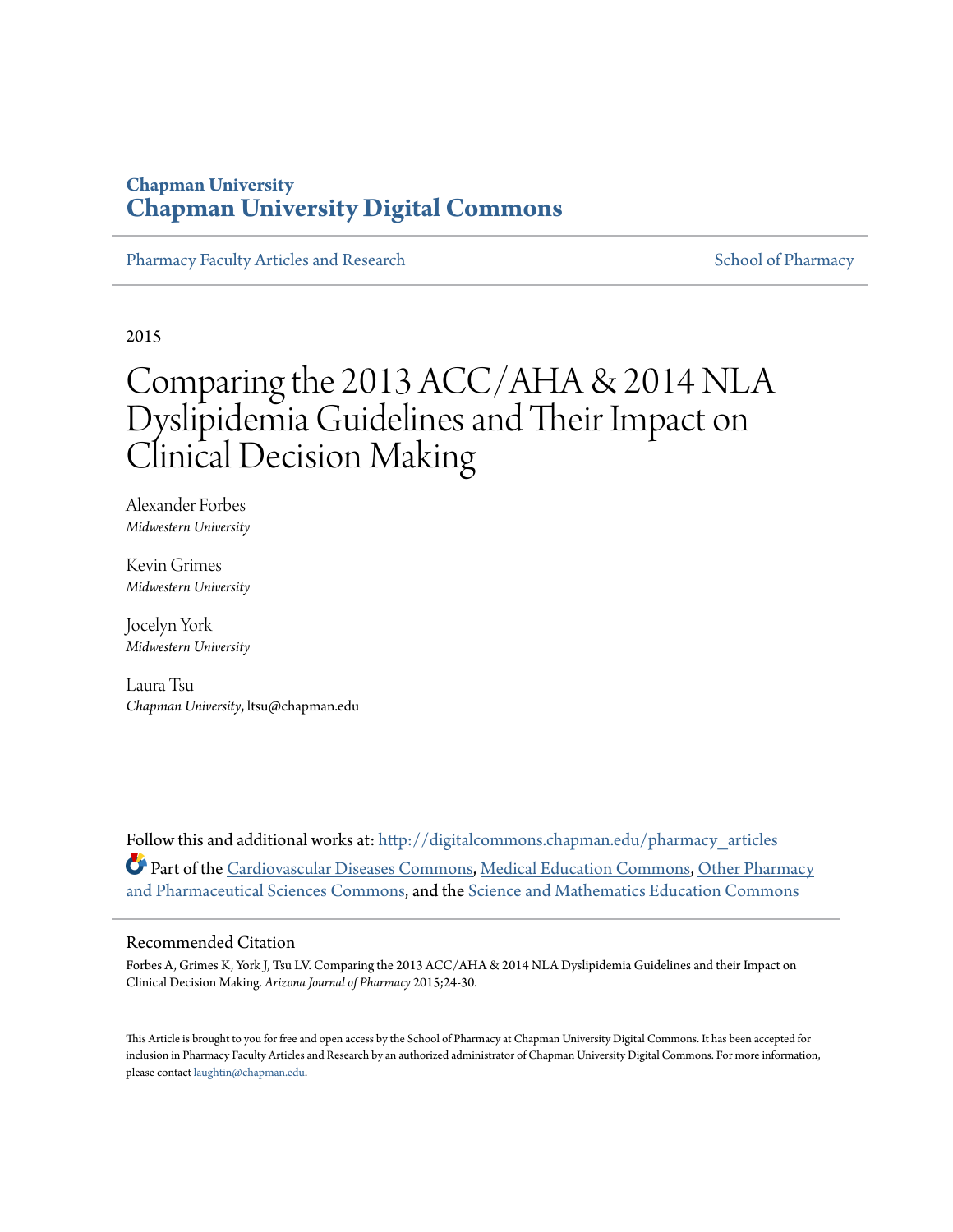## Comparing the 2013 ACC/AHA & 2014 NLA Dyslipidemia Guidelines and Their Impact on Clinical Decision Making

#### **Comments**

This article was originally published in *[Arizona Journal of Pharmacy](http://www.azpharmacy.org/?page=AJP)*in 2015. Those receiving articles through Chapman University Digital Commons may not receive Continuing Education (CE) credit.

#### **Copyright**

Arizona Journal of Pharmacy. All rights reserved. This publication may not be republished or re-distributed without authorization from the Arizona Pharmacy Association.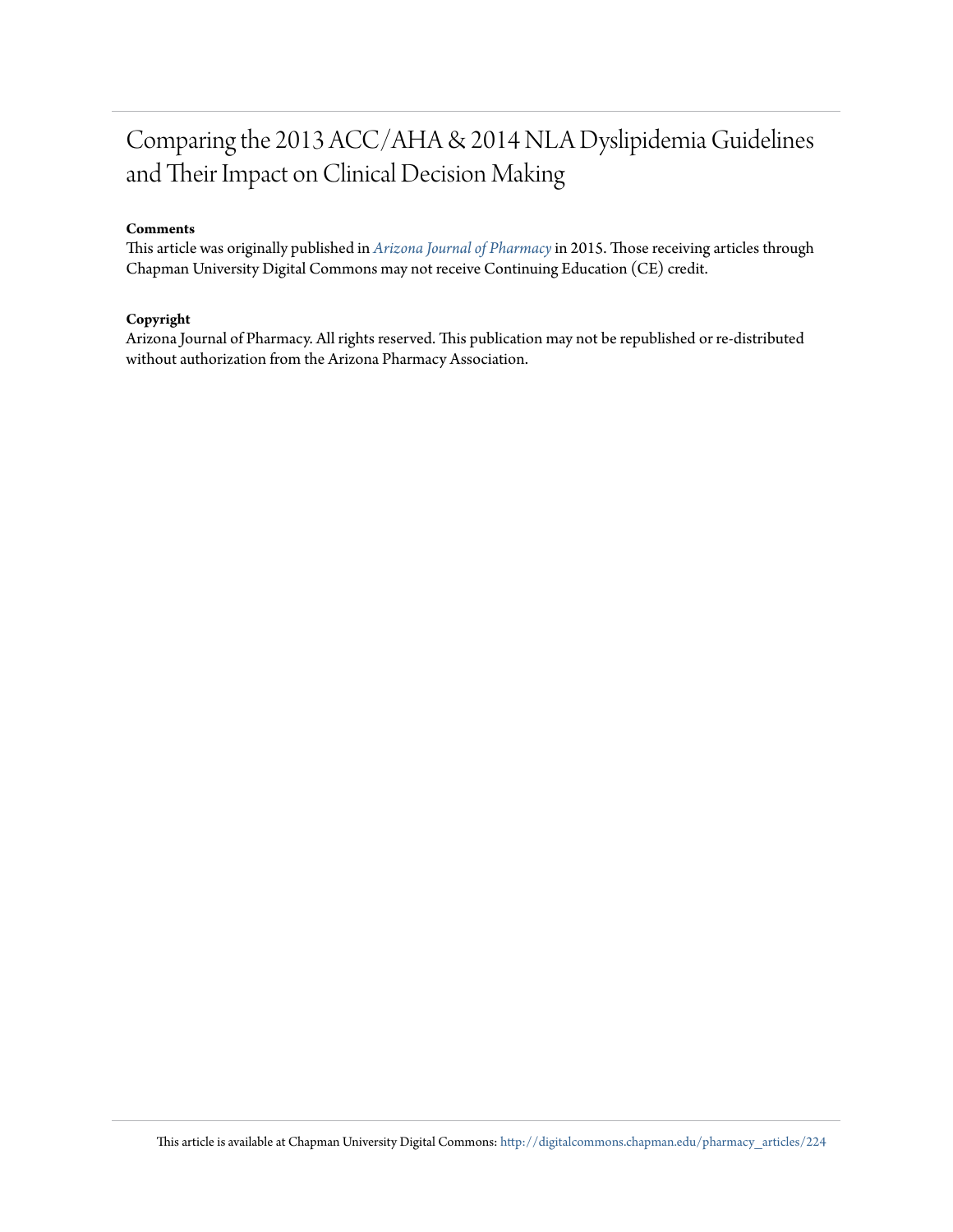## **CONTINUING EDUCATION**

## **Comparing the 2013 ACC/AHA & 2014 NLA Dyslipidemia Guidelines and their Impact on Clinical Decision Making**

*by Alexander Forbes, Pharm.D. Candidate, Midwestern University College of Pharmacy-Glendale Class of 2015, Kevin Grimes, Pharm.D.Candidate Midwestern University College of Pharmacy-Glendale Class of 2015, Jocelyn York, Pharm.D. Candidate Midwestern University College of Pharmacy-Glendale Class of 2015, and Laura Tsu, Pharm.D., BCPS, Assistant Professor, Pharmacy Practice, Midwestern University College of Pharmacy-Glendale*

#### **Goal:**

This home-study CPE activity has been developed to educate pharmacists on the similarities and differences between the 2014 NLA Recommendations for Dyslipidemia Management and the 2013 ACC/AHA Guidelines for Treatment of Blood Cholesterol.

At the conclusion of this CPE activity, successful participants should be able to:

#### *Objectives for Pharmacists:*

*1. Identify the major differences in treatment recommendations for dyslipidemia between the 2013 ACC/AHA Guidelines and the new 2014 NLA Recommendations for dyslipidemia. 2. List the classifications of lipoprotein lipid levels in adults. 3. Accurately identify targets for intervention in the treatment of dyslipidemia.*

*4. Assess a patient's ASCVD risk and the treatment goals based on risk category.*

*5. Discuss lifestyle and drug therapies recommended to reduce morbidity and mortality in patients with dyslipidemia. 6. Apply NLA guidelines to formulate and evaluate initial or existing therapy to specific patient cases.*

#### *Objectives for Technicians:*

*1. Identify the major differences in treatment recommendations for dyslipidemia between the 2013 ACC/AHA Guidelines and the new 2014 NLA Recommendations for Dyslipidemia. 2. List the classifications of lipoprotein lipid levels in adults. 3. Learn how the pharmacist can use NCA guidelines and the ASCVD risk to assess and evaluate patients.* 

#### **Introduction**

 Dyslipidemia, or high cholesterol, is a major risk factor for the development of heart disease, the leading cause of death in the United States (US).1 The Centers for Disease Control and Prevention estimates that 71 million Americans, roughly one-third of the entire population, have high low-density lipoprotein (LDL) cholesterol.2 This staggering number emphasizes the need for proper management of high cholesterol in the US and around the world. Sadly, it's estimated that only one-third of the 71 million Americans with high LDL are well-controlled.

This presents a significant public health challenge for the medical community. Over the past decade and a half, dyslipidemia management has been the focus of numerous organizations, all aiming to decrease the morbidity and mortality associated with poor lipid control. And progress has been made: the relative rate of death related to heart disease has decreased by approximately 31% from 2000-2010.3 However, there is much more that still needs to be accomplished in the fight against dyslipidemia.

 Many organizations and agencies have compiled recommendations for the management of dyslipidemia. Though commonalities exist, there are stark differences between these varied guidelines. This continuing education article strives to compare and contrast previous recommendations with the recent National Lipid Association (NLA) recommendations, as to provide a clear and comprehensive understanding of the varied approach to management of dyslipidemia.

#### **Background**

 Cholesterol, triglycerides and lipoproteins comprise the major lipids in the human body and when transported in the blood stream, are known as lipoproteins. There are three major serum lipoproteins: LDL, high-density lipoprotein (HDL) and very low-density lipoprotein (VLDL) which are carried in the blood as triglycerides (TG). Dyslipidemia is defined as a disorder of these key lipoproteins. This disease state may commonly be characterized by an elevation in total cholesterol, an elevation in LDL, an elevation in TG, or a decrease in HDL concentrations in the blood. Progression of dyslipidemia is facilitated through a number of mechanisms. As LDL levels increase in the blood, the particles become lodged in the artery wall, causing atherosclerotic lesions. Once in the artery wall, LDL becomes oxidized, triggering an immune response via macrophages. Macrophages, in an attempt to engulf and clear the LDL particles,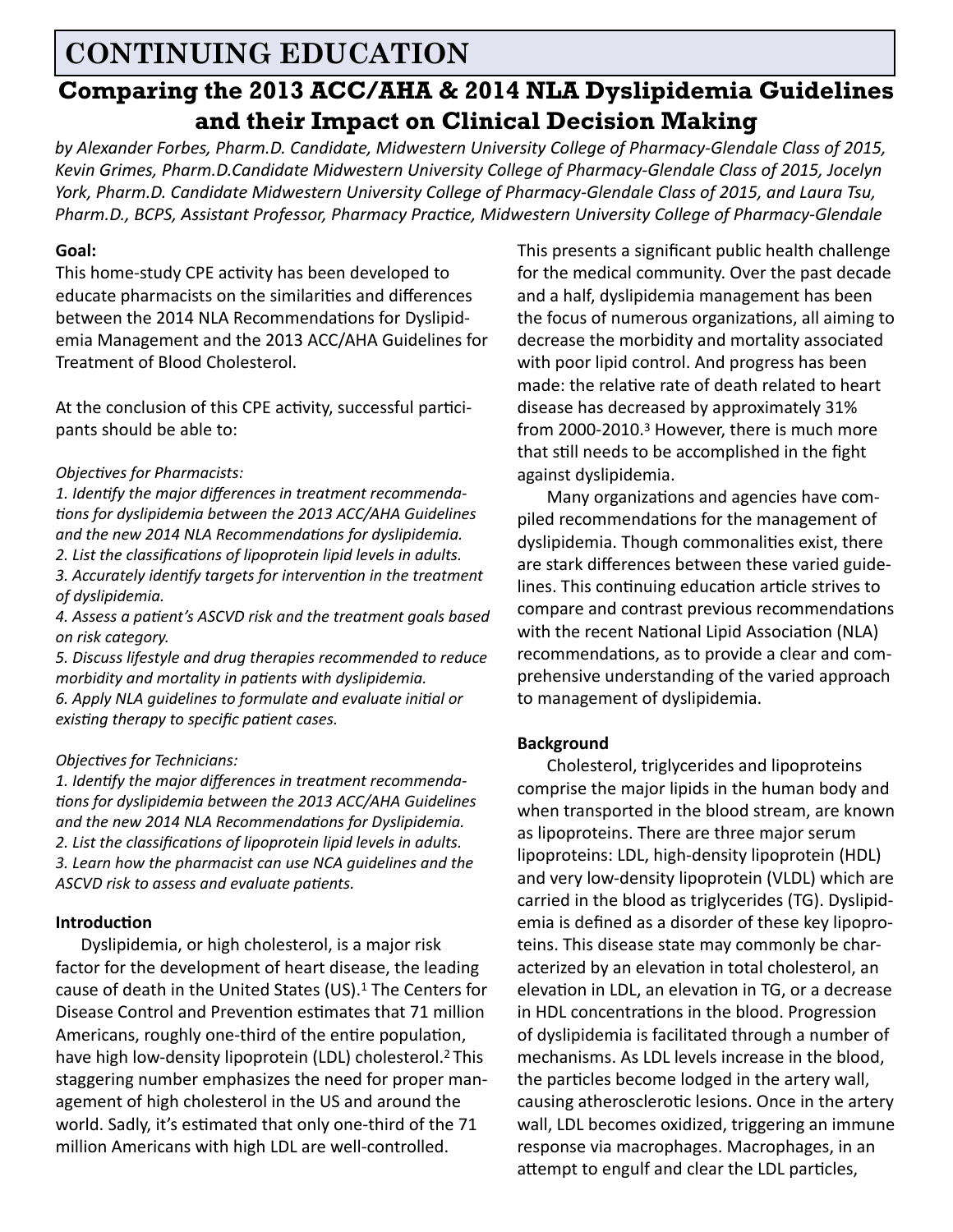unintentionally cause an acceleration of LDL oxidation. Further involvement of the immune system leads to an inflammatory response and formation of atherosclerotic plaques. Eventually, after years of repetitive vessel damage, formed plaques and cholesterol deposits begin to occlude blood vessels leading to atherosclerotic cardiovascular disease (ASCVD). ASCVD encompasses all cardiovascular disease that is attributable to atherosclerotic plaque formation including, but not limited to, myocardial infarction, angina, and peripheral artery disease. It is this ASCVD that is of most concern when discussing management of dyslipidemia and prevention of cardiovascular events.<sup>4</sup>

#### **Timeline of Dyslipidemia Management**

 The past decade and a half has seen the update and release of three distinct dyslipidemia guidelines. The first, produced by the National Cholesterol Education Program (NCEP), were known as the Adult Treatment Panel (ATP) guidelines. ATP I was released in 1988 followed by ATP II in 1993. The most recent and applicable update to these recommendations was released in 2002 and was known as ATP III. The ATP III recommendations focused on intensive LDL lowering strategies mediated by goal-directed therapy as well as primary prevention in patients with multiple risk factors.4 For many years, the ATP III guidelines were the standard of care in clinical practice until the 2013 release of the American College of Cardiology/American Heart Association (ACC/AHA) dyslipidemia recommendations. The ACC/AHA 2013 guidelines demonstrated a shift in approach to lipid management. While primary prevention remained a focus, goal-directed therapy did not. Instead, intensive statin therapy became the center of the ACC/ AHA recommendations, with little regard to other aspects of clinical management. Because the ACC/ AHA guidelines are still relatively new, their implementation and understanding in clinical practice is still developing.

#### **2013 ACC/AHA Guidelines Overview**

 The ACC/AHA expert panel took a different approach in regards to lipid management when compared to the ATP III guidelines. They determined that, based on available evidence, there was no significant morbidity or mortality benefit of titrating pharmacotherapy to target a specific LDL goal.<sup>5</sup> In addition,

the percentage of ASCVD risk reduction that one goal level offered in comparison to another, for example lowering LDL-C to optimal (<100 mg/dL) versus lowering it to near optimal (100-129 mg/dL), was





**Figure 1 – Adapated from reference 7** 

never quantified in studies. Therefore, the idea that the lowest level is best was not supported in the ACC/ AHA guidelines. They did, however, conclude that evidence did support a significant morbidity and mortality benefit with moderate to high intensity statin use. Based on this data, the panel concluded that the sole focus of treatment should be on intensive statin therapy. Upon review of current clinical trial and epidemiologic data, the ACC/AHA expert panel stated that there were four specific "statin benefit" groups (Table 1). Additionally, the panel advocated the use of the Pooled-Cohort ASCVD Risk Calculator to further identify high risk patients.6 There are a number of online versions of this Pooled-Cohort calculator available to aid pharmacists in risk stratifying patients. The ACC/AHA then classified the intensity of certain statins for use in the previously discussed statin benefit groups  $(Table 2)$ . The intensity of a statin was defined by the percent reduction in LDL-C, as deduced from systematic reviews of RCT's. Finally, based upon an individual's ASCVD risk and statin benefit group, their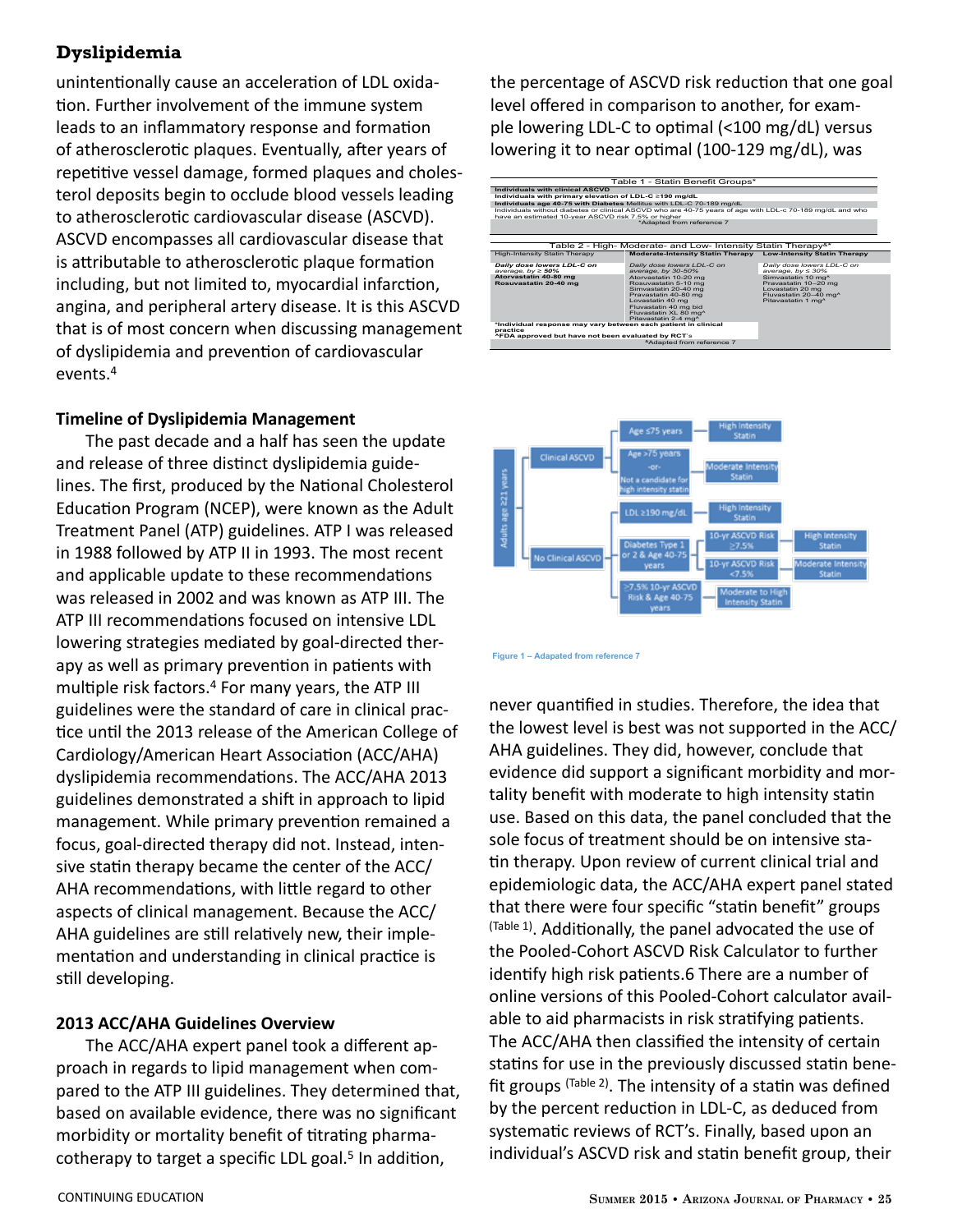need for a moderate or high intensity statin could be determined. The ACC/AHA created a final algorithm to guide statin therapy (Figure 1).

#### **2014 NLA Recommendations Overview**

 The National Lipid Association (NLA) is an accredited, multidisciplinary organization consisting of physicians, pharmacists, and other healthcare professionals and researchers whose focus is on enhancing lipid management in clinical practice. The NLA Expert Panel's Recommendations for Patient-Centered Management of Dyslipidemia utilized current randomized controlled data along with epidemiological and genetic studies to determine beneficial interventions on clinical ASCVD events.7 The panel focused on a patient-centered approach to lipid management and emphasized the importance of clinical judgment based on individual factors. The NLA made six major evidence-based conclusions which guided the formation of the recommendations:

1. An elevated level of cholesterol carried by circulating apolipoprotein (apo) B-containing lipoproteins (non-HDL-C and LDL-C, termed atherogenic cholesterol) is a root cause of atherosclerosis, the key underlying process contributing to most clinical ASCVD events.

 In light of the recent compelling evidence found in randomized-controlled trials (RCTs), epidemiological and genetic studies, the NLA recommendations shift away from the previous focus on LDL cholesterol as the sole contributor to ASCVD risk. The expert panel concluded that non-HDL-C, in conjunction with LDL-C, are the primary targets of therapy, with non-HDL-C being a preferred primary target over LDL-C. This is because non-HDL-C is thought to be a better predictor of ASCVD morbidity and mortality as it includes the cholesterol carried by all lipid particles that are potentially atherogenic. Therefore, non-HDL presumably provides a more accurate picture of an individual patient's risk. The NLA suggests that a reduction in levels of atherogenic cholesterol will proportionally reduce the risk of ASCVD events in patients with dyslipidemia.

 The NLA provides an optional secondary target for treatment in certain patients. ApoB is a lipoprotein that is found on the surface of LDL-C particles. Each LDL-C particle contains one molecule of apoB; therefore, the concentration of apoB in the bloodstream is directly proportional to the number of circulating atherogenic

particles. Unfortunately, apoB has not been consistently shown to be a superior measurement in comparison to non-HDL-C and levels of apoB can be altered by current statin use. These limiting factors relegate the use of apoB to an optional target for treatment. It is important to note that the pharmacological effect that statins have on cholesterol levels is that it most often lowers cholesterol concentrations to a greater extent than it does apoB levels. The apoB remaining after treatment goals for non-HDL-C and LDL-C (see Table 3) are reached is recognized as a contributor to any remaining ASC-VD risk. Therefore, apoB levels may then be targeted to further reduce this risk after individuals reach their goal levels for non-HDL-C and LDL-C.

2. Reducing elevated levels of atherogenic cholesterol will lower ASCVD risk in proportion to the extent that atherogenic cholesterol is reduced. This benefit is presumed to result from atherogenic cholesterol lowering through multiple modalities, including lifestyle and drug therapies.

 The second major conclusion from the NLA asserts that the amount that cholesterol is reduced in the blood proportionally reduces ASCVD risk. A meta-analysis evaluating the relationship between non-HDL-C lowering and coronary heart disease risk reduction compiled data from 14moderate to high intensity statin dose placebo and active control trials. Researchers found that a 1% reduction in non-HDL-C resulted in a 4.5-year coronary heart disease (CHD) relative risk reduction of 1%.8 It would stand to reason that a greater reduction in atherogenic cholesterol would result in an overall decreased risk of cardiovascular events. This reduction is mediated by cholesterol-targeting medications, namely statins, diet and exercise.

3. The intensity of risk-reduction therapy should generally be adjusted to the patient's absolute risk for an ASCVD event.

 The NLA based the recommendation for increased intensity of statin therapy in proportion to an individual's risk on current evidence and clinical consensus. The conclusion is thus: as an individual's ASCVD risk increases, the need for greater reduction in atherogenic cholesterol is also required to

#### **Dyslipidemia**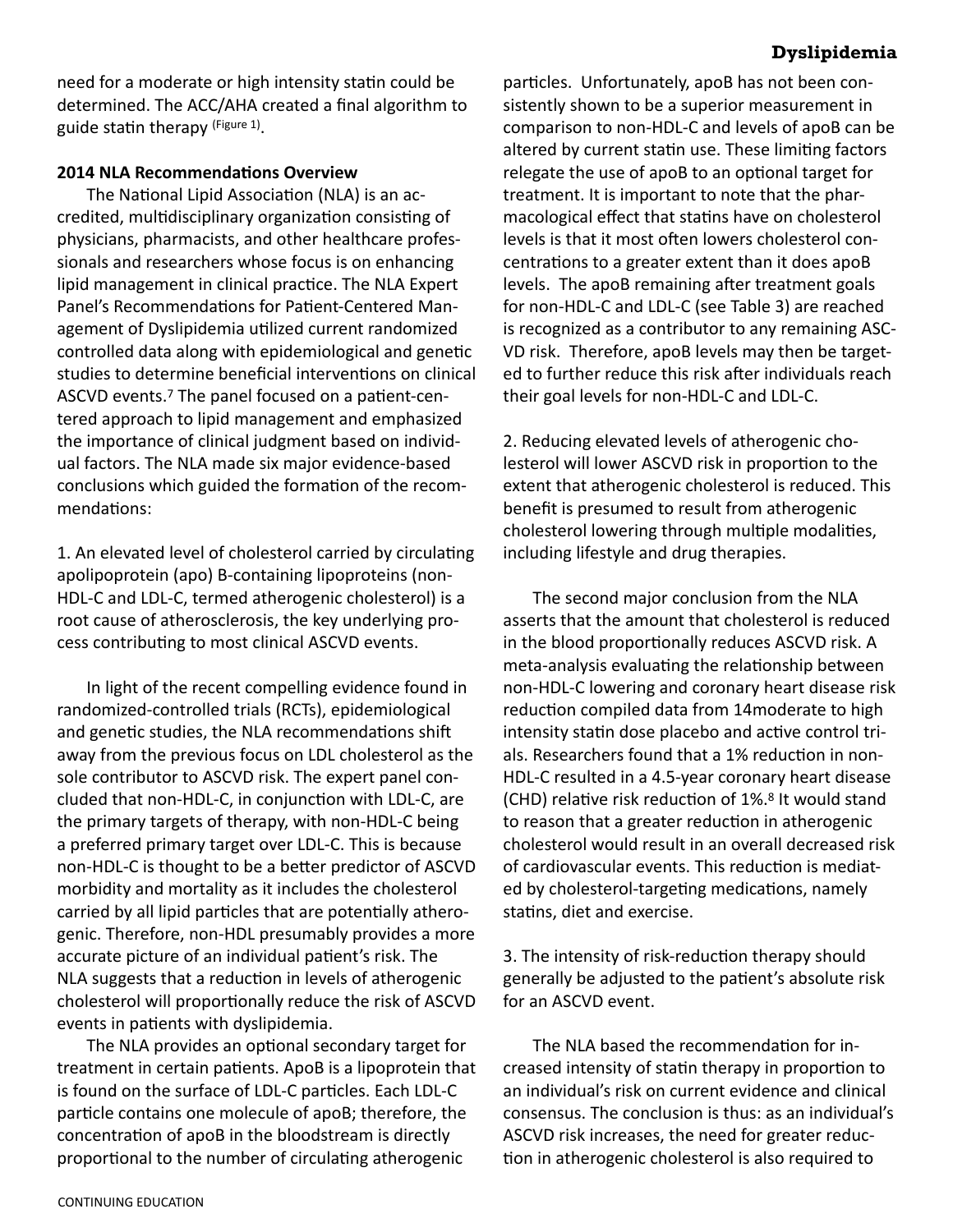prevent a cardiovascular event. This intensive decrease is mediated by the use of appropriate statin therapy (Table 2). It stands to reason that if a greater reduction of cholesterol is necessary, then a higher intensity statin should be more efficacious than a lower intensity statin. The Cholesterol Treatment Trialists' Collaboration undertook meta-analyses of individual trial data examining the efficacy and safety of lower versus higher intensity statin doses. Researchers found that higher intensity regimens resulted in significantly fewer major vascular events [15% RR (95% CI 11—18); p<0.0001], revascularization [19% RR (95% CI 15—24); p<0.0001] and ischemic stroke [16% RR (95% CI 5-26); p=0.005].<sup>9</sup> Therefore, the NLA's third major conclusion is supported.

4. Atherosclerosis is a process that often begins early in life and progresses for decades before resulting in a clinical ASCVD event. Therefore, both intermediate-term and long-term/lifetime risk should be considered when assessing the potential benefits and hazards of risk-reduction therapies.

 The basis of this major conclusion was founded on the fact that there can be significant differences between a patient's short-term risk and their lifetime risk. The NLA recommends avoiding a "one-size-fitsall" approach and instead advocates for a comprehensive work-up of each patient and an individual treatment plan tailored to their specific short-term and lifetime ASCVD risk.

5. For patients in whom lipid-lowering drug therapy is indicated, statin treatment is the primary modality for reducing ASCVD risk.

 Statin therapy has proven to be the golden standard in dyslipidemia management. This stems from the fact that statins provide the greatest percentage LDL-C lowering and therefore, the greatest reduction in cardiovascular risk. High intensity statins lower LDL-C by an average of 50% from baseline whereas moderate intensity statins provide a 30-50% reduction in LDL-C (Table 2). Alternative lipid-lowering therapies do not provide as substantial a mortality benefit as statins and therefore are reserved as last-line therapy if a patient is unable or unwilling to continue statin therapy.

6. Non-lipid ASCVD risk factors should also be managed appropriately, particularly high blood pressure, cigarette smoking and diabetes mellitus.

 ASCVD is multifactorial and involves more than dyslipidemia management. Comorbid disease states can further contribute to ASCVD risk, such as diabetes, hypertension and coronary artery disease. Additionally, poor diet and cigarette smoking compound CHD risk. Smoking alone is attributed to 30% of all CHD deaths in the United States, though this number is likely higher.10 Addressing these additional risk factors in conjunction with proper dyslipidemia management can further decrease an individual's ASCVD risk.

#### **How the Guidelines Differ – Risk Assessment**

 When comparing the ACC/AHA guidelines with the NLA recommendations, there are significant differences that arise when assessing an individual's cardiovascular risk. While both guidelines similarly define clinical evidence of ASCVD, the approach to further risk stratification differs. The ACC/AHA utilizes the Pooled-Cohort calculator to determine an individual's 10-year risk of developing ASCVD. The combination of clinical ASCVD, age, and the 10-year risk score all contribute to the ultimate decision of whether a patient receives a moderate or high intensity statin. The NLA on the other hand, only recommends using the Pooled-Cohort calculator as a supplement when determining an individual's treatment strategy. Where the ACC/AHA only recommends the use of their own calculator for further risk assessment, the NLA gives the option of either the ATP III Framingham risk calculator, the Framingham long-term (30-year), or the ACC/AHA Pooled Cohort Equations calculator. The NLA acknowledges that scoring calculators provide only an estimate of risk for these patients, and should be used as a means of more accurately reclassifying moderate risk individuals as high risk for optimal treatment outcomes.7 The NLA recommends consideration of other factors that may influence risk categorization to the high risk category for more appropriate treatment goals. The presence of metabolic syndrome and other clinical risk indicators that warrant the use of the Pooled-Cohort calculator are outlined in Table 8. The ACC/AHA on the other hand incorporates the risk calculator into assessing risk for determining appropriate statin intensity for two of the four statin benefit groups: patients with diabe-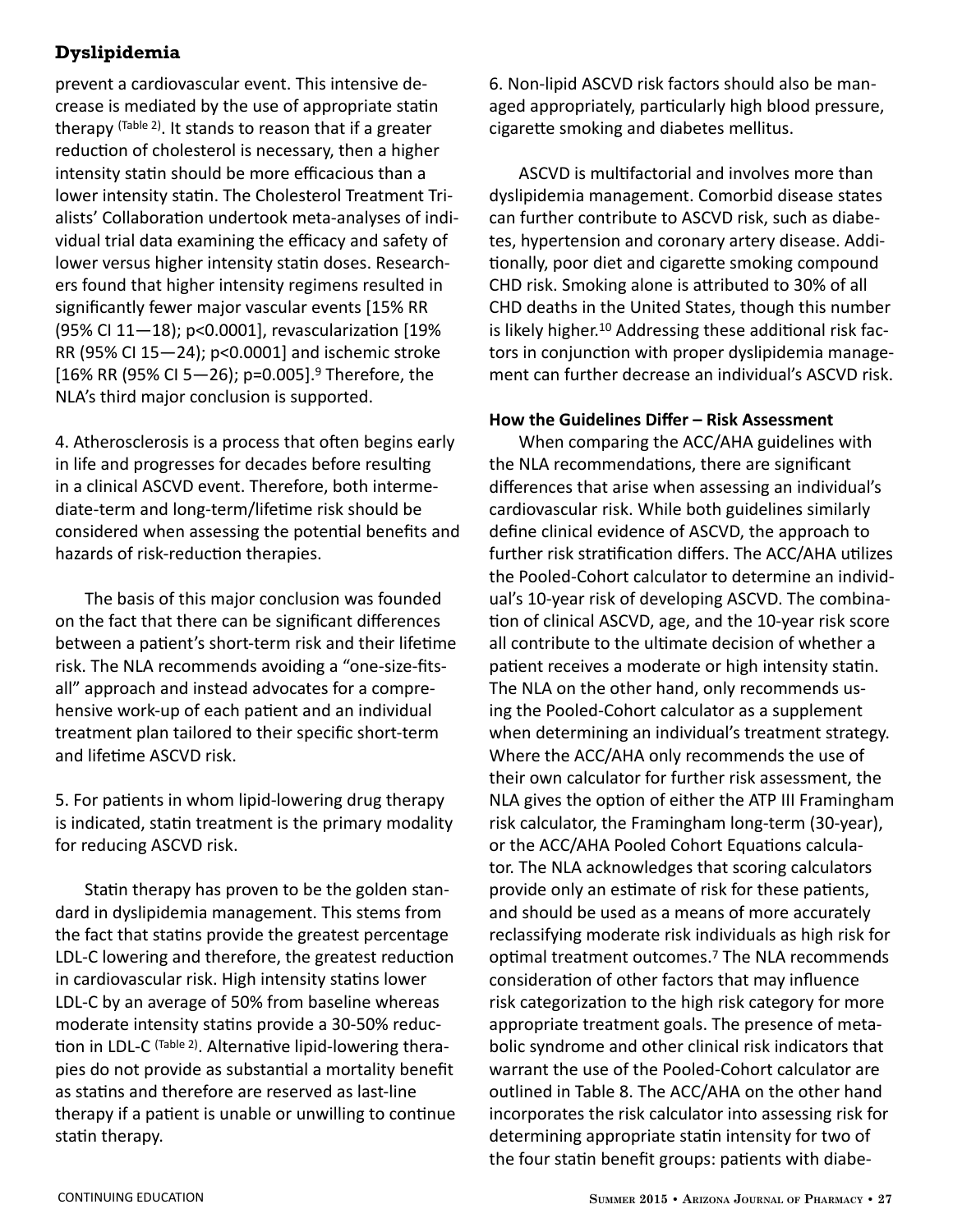tes type 1 or 2 age 40-75 years, and patients without diabetes age 40 to 75 years with a 10-year assessment score of ≥ 7.5%.7

 For patients that fall under the high or very-high risk categories, the NLA states that quantitative risk scoring is not necessary when certain disease states are also present. These conditions include diabetes mellitus type 1 or 2, chronic kidney disease stage 3B or greater, LDL-C ≥190mg/dL (severe hypercholesterolemia) and the presence of ASCVD. The NLA argues that quantitative risk scoring in these patients often results in underestimation of the patients true risk for an ASC-VD event, and should therefore be avoided to allow for a more accurate determination of patient treatment options.7 Individuals in the moderate risk category with two major risk factors for ASCVD (Table 5) are often risk assessed for purpose of evaluating pharmacotherapy when these uncertainties still exist despite their risk category. The greatest benefit of quantitative risk scoring in moderate risk patients is in determining if justification exists for initiating pharmacotherapy when it may have otherwise been held. So in general, the NLA give clinicians the option of performing quantitative risk scoring for patients without high risk conditions who nonetheless may be at an increased risk of an ASCVD event, or for those who have higher risk factors warranting further consideration. As emphasized previously, this approach differs from the ACC/AHA Guidelines that utilize quantitative risk scoring as an essential part of the ASCVD classification system.

#### **How the Guidelines Differ – Treatment Goals**

 While the ACC/AHA guidelines make no direct assessment to which lipid measurement correlates greatest with ASCVD risk, the NLA expert panel recognizes non-HDL as a superior treatment target compared to the traditionally measured LDL-C. The expert panel discusses that non-HDL accounts for more types of cholesterol that contribute to ASCVD, and that non-HDL-C better predicts morbidity and mortality over LDL-C.<sup>7,11</sup> Target treatment goal recommendations may be the most significant difference between the ACC/AHA guidelines and the NLA recommendations. The ACC/ AHA guidelines decision to not target treatment goals was based upon their review of 23 RCTs for primary and secondary prevention (6 for primary and 19 for secondary with 2 studies encompassing both populations-ASPEN and AURORA) and was two of their three critical questions that they addressed while

formulating their guidelines. The authors did not find enough data in these studies to support the use of specific treatment goals.<sup>7</sup> On the contrary, even though the NLA expert panel recognizes in their review of available RCTs that treating patients to specific atherogenic cholesterol goals have not been tested as primary efficacy, they view treatment goals as a necessary measure in the management of dyslipidemia. The NLA states that implementing treatment goals enhances patient-clinician communication and assures that appropriate risk reduction is occurring. The specific goals for each risk group in the NLA guidelines are outlined in Table 9.Finally, when comparing the ACC/AHA and NLA treatment goals, it is important to analyze follow-up recommendations. The ACC/AHA suggest an initial baseline fasting lipid panel at time of pharmacotherapy initiation and follow up at 4 to 12 weeks to access for adherence to pharmacotherapy and lifestyle modifications. Once a patient has been stabilized on pharmacotherapy, the ACC/AHA suggests follow-up every 3-12 months thereafter.5 The NLA guidelines recommend similar time frames for follow up with multiple visits over 6 months in which target goal levels should be obtained, and once goal has been reached follow up should occur every 4 to 12 months.7

#### **Pharmacotherapy Management**

 The pharmacist's role in dyslipidemia management is applicable across multiple patient care settings. Whether in an inpatient or outpatient setting, a pharmacist's understanding of basic monitoring, adverse events, and laboratory values are crucial in providing the best care to individual patients. In addition to a fasting lipid panel periodically as recommended above, liver function tests (LFTs) should be evaluated at baseline, and creatine kinase (CK) should be evaluated in select patients. However, routine monitoring of these lab values is not currently recommended and should only be repeated upon a patient's symptomatic presentation or based upon clinical judgment.<sup>12</sup>

 Pharmacists should monitor for side effects of statin therapy, the most common of which are muscle pain and weakness, and gastrointestinal upset and headache. More severe adverse effects include myopathies and rhabdomyolsis, though the incidence is rare. Pharmacists should evaluate patients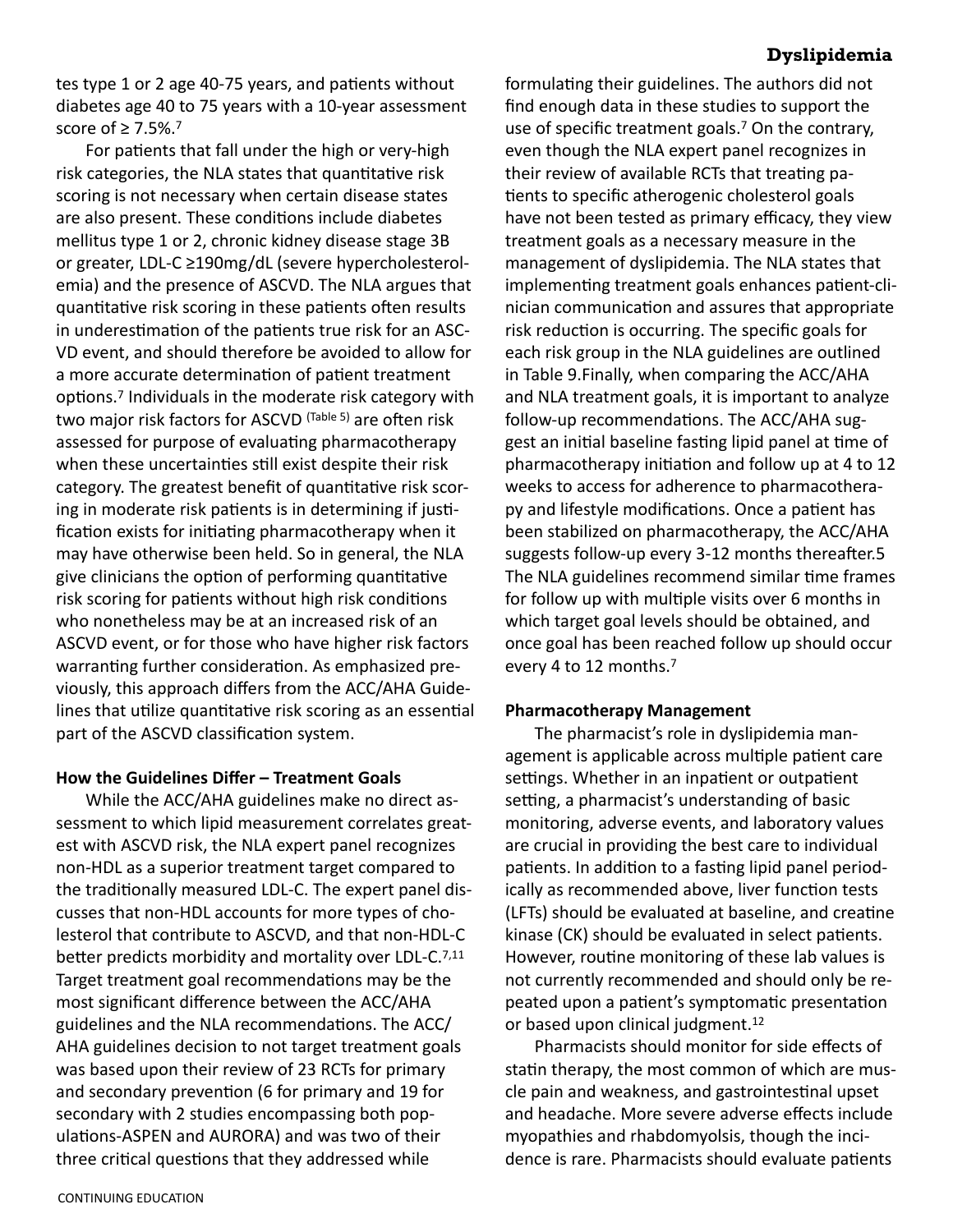muscle pain and recommend laboratory testing of LFTs or CK if indicated. In those patients who present with muscle pain, symptoms may improve upon switching to a different statin. Other strategies suggested by the NLA include a modified dosing regimen, such as every other day, or lowering the total daily dose. For those patients who absolutely cannot tolerate a statin, other classes of medications may be considered, either alone or in addition to the statin (Table 6). Of note, the NLA does not support the use of combination drug therapy prior to reaching the maximum tolerated statin dose, as evidence justifying this is lacking.

 Additionally, pharmacists should evaluate the potential for drug-drug interactions. Simvastatin, atorvastatin and lovastatin are substrates for CYP3A4 and are therefore, the three statins most likely to interact with other medications. CYP3A4 inhibitors are of most concern, as they can increase serum concentrations of these statins and put patients at an increased risk of toxicity. However, atorvastatin is less reliant on 3A4 for metabolism and is involved in fewer clinically significant interactions when compared to simvastatin and lovastatin. Gemfibrozil inhibits glucuronidation, an important elimination pathway for all statins and should therefore be avoided with all statin therapy. Fenofibrate is an appropriate alternative to gemfibrozil and appears to be safe and effective when used with statins.<sup>13</sup> Finally, patients should be counseled on avoidance of grapefruit juice while taking simvastatin and lovastatin due to inhibition of 3A4. Consumption is not contraindicated in atorvastatin use but intake should be limited to less than 1 liter per day. Table 7 lists other potential drug-drug interactions with select statin therapies.

 Finally, patients with severe hypercholesterolemia (LDL-C ≥190 mg/dL) can present significant treatment challenges. Even with combination therapy, goal levels of atherogenic cholesterol may not be achievable in this despite utilizing the most aggressive treatment options tolerable. In an effort to reduce morbidity and mortality in patients with severe hypercholesterolemia, the NLA recommends a reduction in atherogenic cholesterol by at least 50% instead of the standard goals outlined in Table 3. Although new medication classes are being studied that may eventually make the standard goals in this year's recommendations achievable in patients with excessively elevated cholesterol levels, this alternative treatment approach remains the most practical option until new agents are proven safe and

efficacious.

#### **Therapeutic Lifestyle Changes**

 The ACC/AHA and the NLA recognize the importance of lifestyle modifications as a key component of dyslipidemia management. The expert panel recommends a 3-month trial of lifestyle therapy for patients who fall into the low to moderate risk categories prior to drug therapy. For high and very high risk patients, however, drug therapy may be initiated at the same time as lifestyle therapy.

 Lifestyle changes should be a focus at every visit, with an emphasis on diet, exercise and smoking cessation. Patients with dyslipidemia should be educated on how to maintain a balanced diet, low in saturated fats and sodium and high in fiber. The DASH diet and the AHA's dietary recommendations are all highly recommended diet plans and can aid in both cholesterol and blood pressure reduction.14,15 While pharmacists can provide basic nutritional education and support, referral to a registered dietician is recommended. Additionally, moderate to high intensity exercise ideally targeting 150 minutes per week (30 minutes per day for 5 days) is highly encouraged. For those patients who are overweight or obese, a weight loss of 5% to 10% of body weight over 6 months is recommended. Smoking cessation should be encouraged at each follow-up and referral to patient resources, should be provided as needed.

#### **Conclusion**

 Clinical practices in the medical community are constantly adapting as new data becomes available. This is illustrated by the rapidly changing lipid recommendations over the past decade and a half. A thorough review of the 2013 ACC/AHA guidelines in comparison to the newly released 2014 NLA recommendations reveals both commonalities as well as differences. The release of the NLA recommendations saw the resurrection of lipid goals while retaining the focus on intensive statin therapy. As a pharmacist, it is fundamental to have an understanding these current practice guidelines and familiarize oneself with the preceding relevant recommendations.

 Pharmacists play a significant role in the management of patients with dyslipidemia. They are some of the most accessible members of the health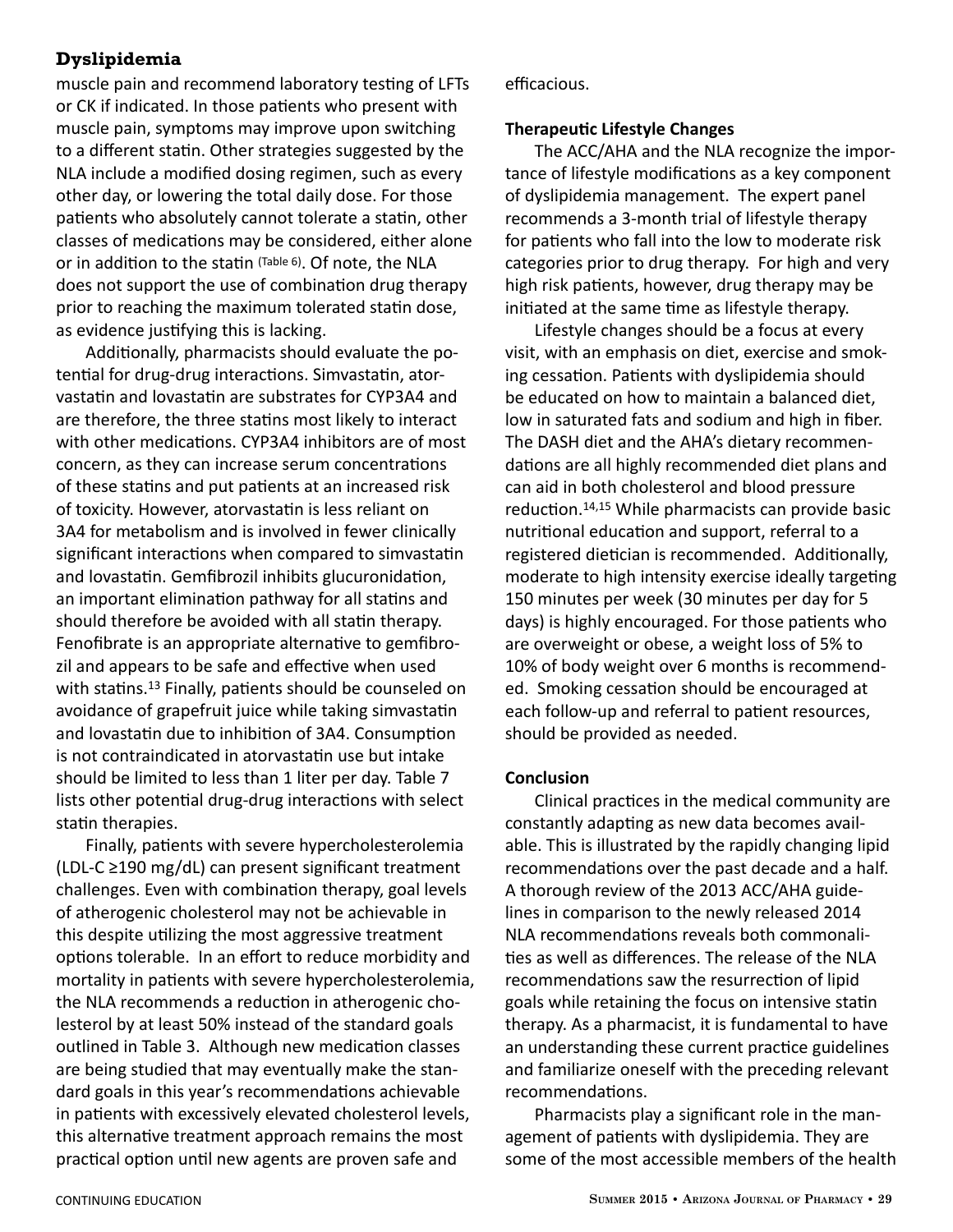care team and are convenient resources for patients. They have the potential to make substantial interventions in patient care, involving encouragement of therapeutic lifestyle changes, adverse drug event monitoring, and medication adherence. Given that pharmacists work closely alongside medical practitioners, it is essential to remain up to date on the current evidence based guidelines, as to provide accurate and timely pharmacotherapy recommendations.

| Table 4 - NLA Risk Assessment                                                                                                                                                                                                                                                                                                                                              |                                                                                                                                                                                                                                                                                                                                                                         |                                                                                                                                                                                                                                                                                            |
|----------------------------------------------------------------------------------------------------------------------------------------------------------------------------------------------------------------------------------------------------------------------------------------------------------------------------------------------------------------------------|-------------------------------------------------------------------------------------------------------------------------------------------------------------------------------------------------------------------------------------------------------------------------------------------------------------------------------------------------------------------------|--------------------------------------------------------------------------------------------------------------------------------------------------------------------------------------------------------------------------------------------------------------------------------------------|
| <b>Major Risk Factors for</b><br><b>ASCVD</b>                                                                                                                                                                                                                                                                                                                              | <b>Evidence of Clinical ASCVD</b><br>Criteria                                                                                                                                                                                                                                                                                                                           | <b>High or Very High Risk Patient</b><br><b>Groups</b>                                                                                                                                                                                                                                     |
| $•$ Age<br>- Male ≥45 years<br>- Female ≥55 years<br>• Family history of early CHD<br>- Male <55 years of age first<br>degree relative<br>- Female <65 years of age<br>first-degree relative<br>• Current cigarette use<br>• High blood pressure<br>(≥140/≥90 mmHg) or on<br>blood pressure medication<br>$\bullet$ Low HDL-C<br>- Male $<$ 40 mg/dL<br>- Female <50 mg/dL | • MI or ACS<br>• Coronary or other<br>revascularization procedure<br>• Ischemic stroke or TIA<br>• Atherosclerotic peripheral arterial<br>disease<br>- Includes ankle/brachial index<br>< 0.90<br>• Other documented atherosclerotic<br>diseases such as:<br>- Coronary atherosclerosis<br>- Renal atherosclerosis<br>- Aortic aneurysm secondary to<br>atherosclerosis | Quantitative risk scoring is not<br>necessary for initial risk assessment<br>in patients with the following<br>conditions:<br>• Diabetes mellitus, Type 1 or 2<br>• Chronic kidney disease, stage ≥3B<br>• LDL-C ≥190 mg/dL or severe<br>hypercholesterolemia phenotype<br>$\bullet$ ASCVD |
|                                                                                                                                                                                                                                                                                                                                                                            | Adapted from reference 8                                                                                                                                                                                                                                                                                                                                                |                                                                                                                                                                                                                                                                                            |

|              | Table 5 - Comparison of ACC/AHA and NLA Treatment Goals                                                                                                                                                                                                                            |                                                                                                                                                                                                                                                         |  |
|--------------|------------------------------------------------------------------------------------------------------------------------------------------------------------------------------------------------------------------------------------------------------------------------------------|---------------------------------------------------------------------------------------------------------------------------------------------------------------------------------------------------------------------------------------------------------|--|
|              | 2013 ACC/AHA Guidelines                                                                                                                                                                                                                                                            | 2014 NLA Recommendations                                                                                                                                                                                                                                |  |
| $\mathbf{1}$ | No recommendation for non-HDL-C vs. LDL-C                                                                                                                                                                                                                                          | Recommends monitoring of non-HDL-C over LDL-C                                                                                                                                                                                                           |  |
| 2            | • Excludes target lipid goals<br>• 4 statin benefit groups<br>Clinical ASCVD<br>1<br>LDL-C $\geq$ 190 mg/dL<br>2.<br>40-75 years old with DM (I or II)<br>3.<br>4. Absence of ASCVD or DM, 40-75 years<br>old with LDL-C 70-189mg/dL and an<br>estimated 10-year ASCVD risk ≥ 7.5% | • Utilizes treatment lipid goals and pharmacotherapy<br>therapy intervention levels<br>• Risk Category Target Goal (Non-HDL-C, LDL-C)<br>$($ < 130 $,$ < 100 $)$<br>Low<br>2. Moderate (<130, <100)<br>3. High (<130, <100)<br>4. Very High (<100, <70) |  |
| 3            | Follow up visit in 4 to 12 weeks to assess<br>adherence, then every 3 to 12 months                                                                                                                                                                                                 | Goal levels should be reached by approximately 6<br>months, then follow-up every 3-12 months                                                                                                                                                            |  |

Adapted from reference 8

| Table 9 - NLA Criteria for ASCVD Risk Assessment, Treatment Goals for Atherogenic Cholesterol, and<br>Levels at Which to Consider Drug Therapy                                               |                                                                                                                                                                                                                                                                                                                        |                                                                         |                                                                                |
|----------------------------------------------------------------------------------------------------------------------------------------------------------------------------------------------|------------------------------------------------------------------------------------------------------------------------------------------------------------------------------------------------------------------------------------------------------------------------------------------------------------------------|-------------------------------------------------------------------------|--------------------------------------------------------------------------------|
| <b>Risk category</b>                                                                                                                                                                         | Criteria                                                                                                                                                                                                                                                                                                               | <b>Treatment goal</b><br>Non-HDL-C mg/dL<br>LDL-C mg/dL<br>Apo B mg/dL* | <b>Consider drug therapy</b><br>Non-HDL-C mg/dL<br>LDL-C mg/dL<br>Apo B mg/dL* |
| I ow                                                                                                                                                                                         | • Maior ASCVD risk factors<br>• Consider other risk factors, if known                                                                                                                                                                                                                                                  | < 130<br>100<br>$< 90*$                                                 | ≥190<br>≥160                                                                   |
| Moderate                                                                                                                                                                                     | • 2 maior ASCVD risk factors<br>• Consider quantitative risk scoring<br>• Consider other risk indicators                                                                                                                                                                                                               | < 130<br>< 100<br>$5.90*$                                               | ≥160<br>≥130                                                                   |
| High                                                                                                                                                                                         | • ≥3 major ASCVD risk factors<br>· Diabetes mellitus (type 1 or 2)<br>- 0-1 other maior ASCVD risk factors and<br>- No evidence of end organ damage<br>• Chronic kidney disease stage 3B or 4<br>• LDL-C ≥190 mg/dL (severe<br>hypercholesterolemia)<br>. Quantitative risk score reaching the high-<br>risk threshold | < 130<br>100<br>$< 90*$                                                 | ≥130<br>≥100                                                                   |
| Very High                                                                                                                                                                                    | $\bullet$ ASCVD<br>· Diabetes mellitus (type 1 or 2)<br>- ≥2 other maior ASCVD risk factors or<br>- Evidence of end organ damage                                                                                                                                                                                       | 100<br>$5 - 70$<br>$< 80*$                                              | $\geq 100$<br>$\geq 70$                                                        |
| For patients with ASCVD or diabetes mellitus, consideration should be given to use of moderate or high-intensity<br>statin therapy, irrespective of baseline atherogenic cholesterol levels. |                                                                                                                                                                                                                                                                                                                        |                                                                         |                                                                                |
| *Apo B is a secondary, optional target of treatment                                                                                                                                          |                                                                                                                                                                                                                                                                                                                        |                                                                         |                                                                                |
| Adapted from reference 8                                                                                                                                                                     |                                                                                                                                                                                                                                                                                                                        |                                                                         |                                                                                |

| Table 3 - NLA Classifications of Cholesterol and<br>Triglyceride levels in mg/dL |                                                                      |  |
|----------------------------------------------------------------------------------|----------------------------------------------------------------------|--|
| Non-HDL-C                                                                        |                                                                      |  |
| < 130<br>130-159<br>160-189<br>190-219<br>2220                                   | Desirable<br>Above desirable<br>Borderline high<br>High<br>Very high |  |
| LDL-C                                                                            |                                                                      |  |
| 100<br>100-129<br>130-159<br>160-189<br>≥190                                     | Desirable<br>Above desirable<br>Borderline high<br>Hiah<br>Very high |  |
| HDL-C                                                                            |                                                                      |  |
| $<$ 40 (men)<br><50 (women)                                                      | Low<br>Low                                                           |  |
| Triglycerides                                                                    |                                                                      |  |
| < 150<br>150-199<br>200-499<br>≥500                                              | Normal<br>Borderline high<br>High<br>Very high                       |  |
| Adapted from reference 8                                                         |                                                                      |  |

| Table 6 - Lipoprotein Metabolism of Other Agents |                                          |                                          |
|--------------------------------------------------|------------------------------------------|------------------------------------------|
| Drug class                                       | Lipoproteins                             | <b>Effects</b>                           |
| <b>Bile Acid</b><br>Sequestrants                 | LDL-C<br>Non-HDL-C<br>HDL-C<br>TG.       | ⊥15-30%<br>14-16%<br>↑3-5%<br>⊥0-10%     |
| Nicotinic Acids                                  | LDL-C<br>Non-HDL-C<br>HDL-C<br>TG.       | 15-25%<br>18-23%<br>115-35%<br>120-50%   |
| <b>Fibric Acids</b>                              | LDL-C<br>Non-HDL-C<br>HDL-C<br><b>TG</b> | ⊥5-20%<br>⊥5-19%<br>110-20%<br>120-50%   |
| Cholesterol<br>Absorption Inhibitor              | LDL-C<br>Non-HDL-C<br>HDL-C<br><b>TG</b> | ⊥13-20%<br>⊥14-19%<br>↑3-5%<br>15-11%    |
| Long-Chain Omega-3<br><b>Fatty Acids</b>         | LDL-C<br>Non-HDL-C<br>HDL-C<br><b>TG</b> | 16%-↑25%<br>⊥5-14%<br>15%-17%<br>119-44% |
| Adapted from reference 8                         |                                          |                                          |

| <b>Table 7 - Statin Metabolism</b>        |                             |                                                                                                        |
|-------------------------------------------|-----------------------------|--------------------------------------------------------------------------------------------------------|
| <b>Statin</b>                             | <b>Metabolic</b><br>Pathway | <b>Potential Interactions</b>                                                                          |
| Lovastatin<br>Simvastatin<br>Atorvastatin | 3A4                         | Ketoconazole, itraconazole,<br>cyclosporine, erythromycin,<br>clarithromycin, ritonavir<br>Gemfibrozil |
| Rosuvastatin                              | Minimal 2C9                 | Cyclosporine, gemfibrozil                                                                              |
| Fluvastatin                               | 2C9, 3A4, 2D6               | Warfarin, gemfibrozil                                                                                  |
| Pitavastatin                              | Minimal 2C9                 | Gemfibrozil                                                                                            |
| Pravastatin                               | <b>None</b><br>significant  | Gemfibrozil                                                                                            |
| Adapted from reference 17                 |                             |                                                                                                        |

|                | Table 8 - Criteria for Clinical Identification of Metabolic Syndrome                 |                                                |  |
|----------------|--------------------------------------------------------------------------------------|------------------------------------------------|--|
|                | <b>Measure</b>                                                                       | Criteria                                       |  |
| 1.             | Elevated waist circumference                                                         | $\geq 40$ inches in men<br>≥35 inches in women |  |
| 2.             | Elevated triglycerides*                                                              | $\geq$ 150 mg/dL                               |  |
| 3.             | Reduced HDI -C                                                                       | <40 mg/dL in men<br><50 mg/dL in women         |  |
| 4 <sup>1</sup> | Elevated blood pressure*                                                             | Systolic ≥130 and/or diastolic ≥85 mm Hg       |  |
| 5.             | Elevated fasting glucose*                                                            | $\geq 40$ inches in men<br>≥35 inches in women |  |
|                | *Drug treatment with a triglyceride-lowering agent, drug treatment of elevated blood |                                                |  |

\*Drug treatment with a triglyceride-lowering agent, drug treatment of elevated blood pressure, and drug treatment of elevated blood glucose are alternative indicators for metabolic syndrome

Adapted from reference 8